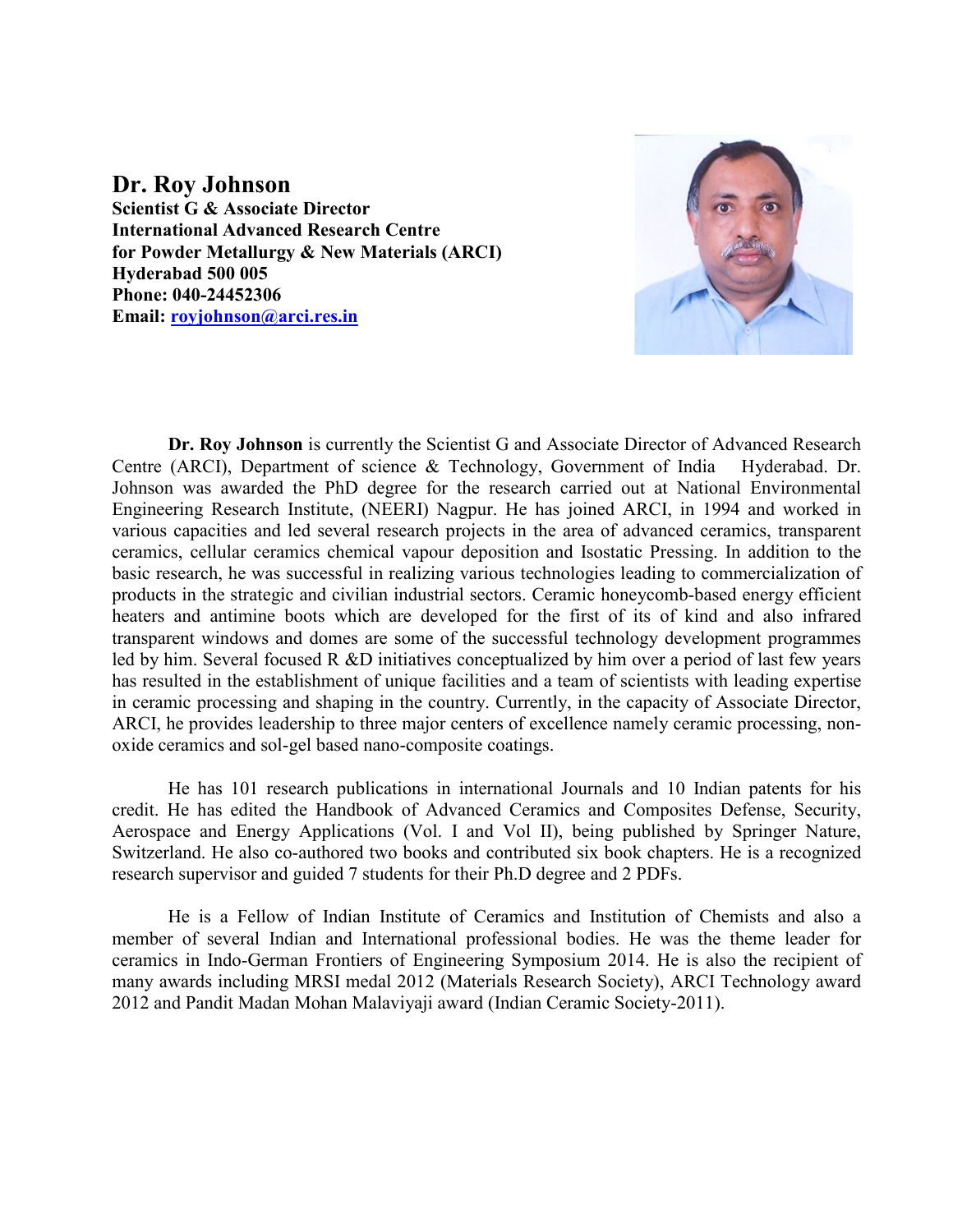## **CURRICULUM VITAE**

| <b>Name of Supervisor</b>                                                                                      |                             | Dr. Roy Johnson                                                                                                                                                                                                                  |
|----------------------------------------------------------------------------------------------------------------|-----------------------------|----------------------------------------------------------------------------------------------------------------------------------------------------------------------------------------------------------------------------------|
| <b>Designation</b>                                                                                             | $\ddot{\cdot}$              | Scientist-G and Associate Director, ARCI                                                                                                                                                                                         |
| <b>Contact Details</b>                                                                                         | $\ddot{\cdot}$              | International Advanced Research Centre<br>Powder<br>for<br>Metallurgy<br>New Materials<br>(ARCI),<br>and<br>Balapur,<br>Hyderabad-500 05<br>Email: royjohnson@arci.res.in<br>Ph (Office): 040-24443169, 29562650<br>040-24452306 |
| <b>Academic Qualifications</b>                                                                                 | $\sim 10^{-10}$             | Doctor of Philosophy, Ph. D                                                                                                                                                                                                      |
| <b>Professional Experience</b>                                                                                 | $\sim 1000$ km $^{-1}$      | 28 years of research experience after obtaining Ph.D.                                                                                                                                                                            |
| <b>Research Interests</b>                                                                                      |                             | Ceramic<br>processing, Transparent Ceramics,<br>Cellular<br>Ceramics, Chemical Vapour Deposition, Hot<br>Isostatic<br>Pressing, Glass ceramics, 3D printing and Thermal Analysis.                                                |
| List of Research Papers : 101 (Annexure I)                                                                     |                             |                                                                                                                                                                                                                                  |
| List of patents granted                                                                                        |                             | $: 10$ (Annexure II)                                                                                                                                                                                                             |
| <b>List of Books published</b>                                                                                 |                             | $\therefore$ 02 (Annexure III)                                                                                                                                                                                                   |
| <b>Invited talks / Inaugural address/ Foundation day lectures:</b><br>46                                       |                             |                                                                                                                                                                                                                                  |
| <b>Honors / Awards</b>                                                                                         | $\ddot{\cdot}$              | (Annexure IV)                                                                                                                                                                                                                    |
| Number of Ph.D/Post Docs Supervised : 07 (Annexure V)                                                          |                             |                                                                                                                                                                                                                                  |
| <b>Membership of</b><br><b>Professional Bodies</b>                                                             | $\mathbb{C}^{\mathbb{C}}$ . | (Annexure VI)                                                                                                                                                                                                                    |
| <b>Peer Recognition</b><br>$\mathcal{L}^{\text{max}}_{\text{max}}$ and $\mathcal{L}^{\text{max}}_{\text{max}}$ |                             | (Annexure VII)                                                                                                                                                                                                                   |
| <b>Technology Transfers in Ceramics leading to commercial products: 06</b>                                     |                             |                                                                                                                                                                                                                                  |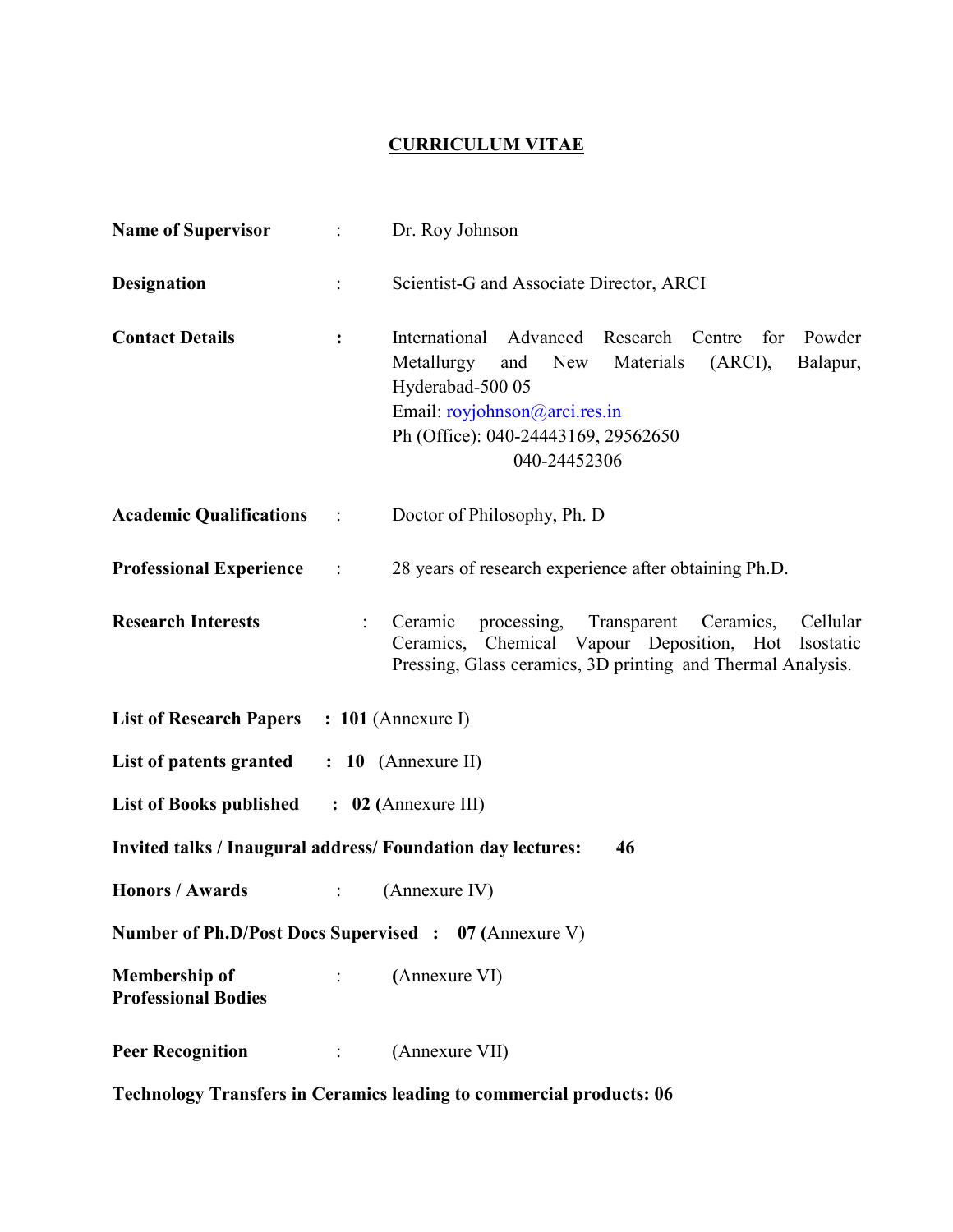## **List of Publications (Annexure I)**

- 1. 3D Printing of MgAl2O4 Spinel Mesh and Densification through Pressure-less Sintering and Hot Isostatic Pressing, *3D Printing and Additive Manufacturing* (2021), <https://doi.org/10.1089/3dp.2021.0034>
- 2. In vitro evaluation of magnesium aluminate [MgAl<sub>2</sub>O<sub>4</sub>] spinel ceramic based polyphasic composite scaffold for craniofacial bone tissue engineering, *Ceramics International* 47 (2021) 13678–13692
- 3. Effect of parameters on 3D printing of alumina ceramics and evaluation of properties of sintered parts, *Journal of Asian Ceramic Societies* (2021), <https://doi.org/10.1080/21870764.2021.1920159>
- 4. Comparative Study on Compaction and Sintering Behavior of Spray and Freeze Granulated Magnesium Aluminate Spinel *Transactions of Indian Ceramic Society* 80 (2021) 1-8
- 5. A novel approach of synthesizing nano  $Y_2O_3$  powders for the fabrication of submicron IR transparent ceramics, *Ceramics International* 47 (2021) 16986–16999
- 6. 3D printing of high surface area ceramic honeycombs substrates and comparative evaluation for treatment of sewage in phytorid application, *Journal of Water Processing Engineering*  37 (2020) 101503 1-6
- 7. Studies on correlation of surface properties, colloidal shaping and transparency of magnesium aluminate spinel powder, *Materials Chemistry and Physics* 252 (2020) 123372
- 8. 3D printing of cordierite honeycomb structures and evaluation of compressive strength under quasi-static condition, *International Journal of Applied Ceramic Technology* 17 (2020) 211- 216
- 9. Effect of nickel coating on the mechanical behaviour of polymer replicated Al2O3 foams, *Ceramics International* 46 (2020) 6871–6877
- 10. Fabrication of complex shaped ceramic articles from 3D printed polylactic acid templates by replication process, *Ceramics International* 45 (2019) 19577-19580
- 11. 3D Extrusion Printing of Magnesium Aluminate Spinel Ceramic Parts Using Thermally Induced Gelation of Methyl Cellulose**,** *Journal of Alloys and Compounds* 770 (2019) 419- 423
- 12. Oxidation resistant TiO2–SiO2 coatings on mild steel by Sol–Gel, *Surface & Coatings Technology* 378 (2019) 125041 1-8.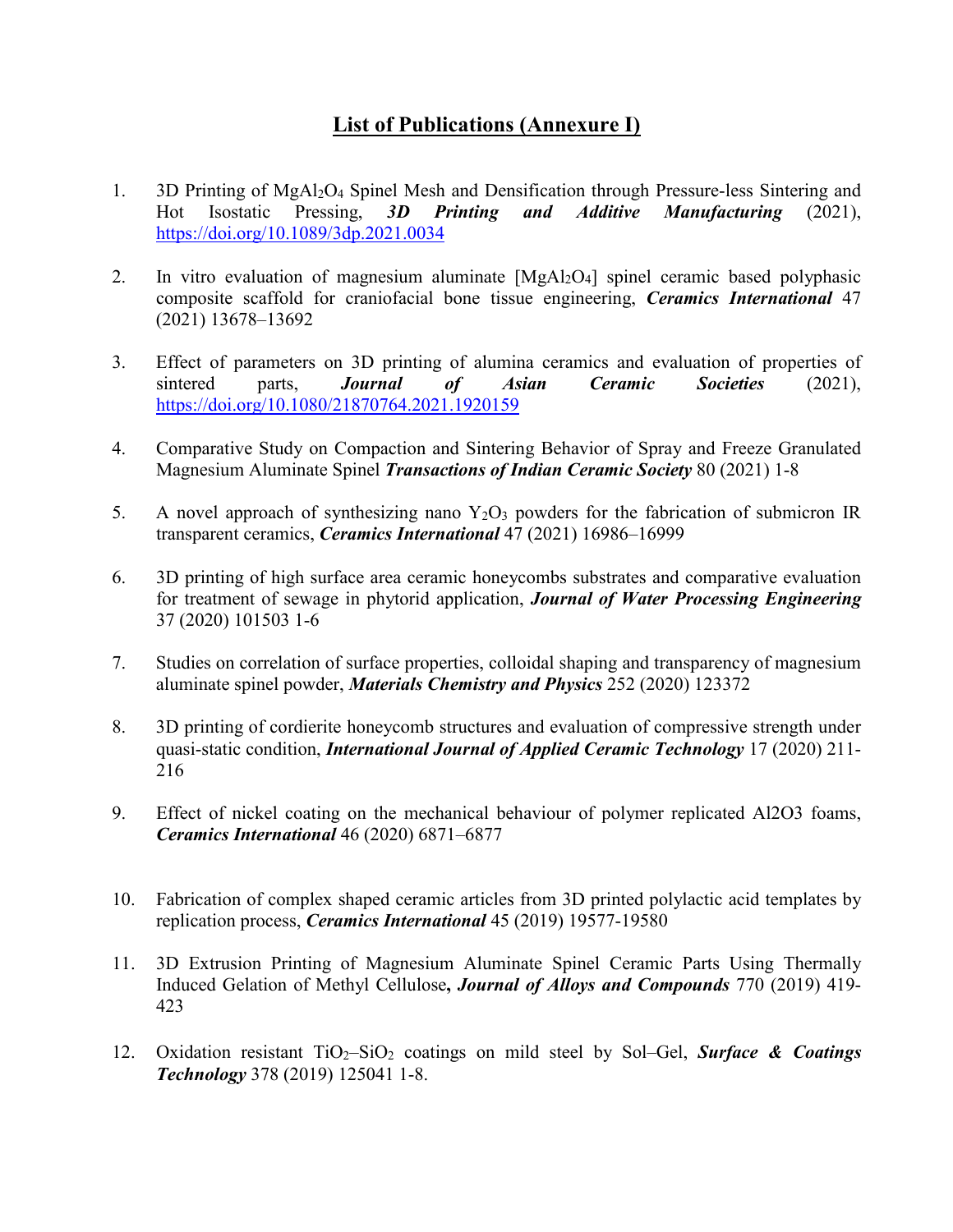- 13. Structure- property correlation in IR transparent zinc sulphide (ZnS) ceramics under chemical vapour deposited and hot isostatically pressed conditions, *Journal of Applied Materials Science and Engineering Research* 3 (2019) 1-6
- 14. Oxidation Resistant TiO2–SiO2 Coatings on Mild Steel by Sol–Gel, *Surface & Coatings Technology* 378 (2019) 125041
- 15. 3D printing of complex shaped alumina parts, *Ceramics International* 44 (2018) 19278- 19281
- 16. Mechanical Behavior of Alumina based Reticulated Foams Encapsulated and Infiltrated with Polymer under Quasistatic and Dynamic Conditions, *Transactions of Indian Ceramic Society* 77 (2018) 1*-*4
- 17. Thermal degradation of ceramic slurry-coated polyurethane foam used in making reticulated porous SiC ceramics, *Journal of Thermal Analysis and Calorimetry* 131 (2018) 2603-2610
- 18. Preparation and comparative evolution of mechanical behavior of Fe and  $Fe<sub>2</sub>O<sub>3</sub>$  foams and their polymer composites, *Journal of Alloys and Compounds* 750 (2018) 71-76
- 19. Processing and properties of sintered submicron IR transparent alumina derived through solgel method, *Journal of Sol-gel Science and Technology* 86 (2018) 374-372
- 20. Sintering behaviour, microstructural characterisation and thermal expansion properties of Sn substituted ZrMo<sub>2</sub>O<sub>8</sub>, *Ceramics International*, 44 (2018) 1922-1928
- 21. Flash-sintering of Magnesium Aluminate Spinel (MgAl2O4) Ceramics, *Journal of the American Ceramic Society* 100 (2017) 554-562
- 22. Effect of Room and High Temperature Compaction on Optical and Mechanical Properties of HIPed Transparent Spinel Ceramics, *Advance Engineering Materials* 19 (2017) 1700111-1 – 1700111-7
- 23. Comparative evaluation of electrical conductivity of hydroxyapatite ceramics densified through ramp and hold, spark plasma and post sinter Hot Isostatic Pressing routes, *Materials Science and Engineering C* 70 (2017) 364–370
- 24. Development of Cordierite based Reticulated Foams with Improved Mechanical Properties for Porous Burner Applications, *Transactions of Indian Ceramic Society* 76 (2017) 56-61
- 25. Fabrication of MgAl2O4 Spinel Scaffolds and Sonochemical Synthesis and Deposition of Hydroxyapatite Nanorods, *Journal of the American Ceramic Society* 99 (2016) 1544–1549
- 26. Fabrication of graphite contamination free polycrystalline transparent MgAl2O4 spinel by spark plasma sintering using platinum foil, *Ceramics International* 42 (2016) 17920–17923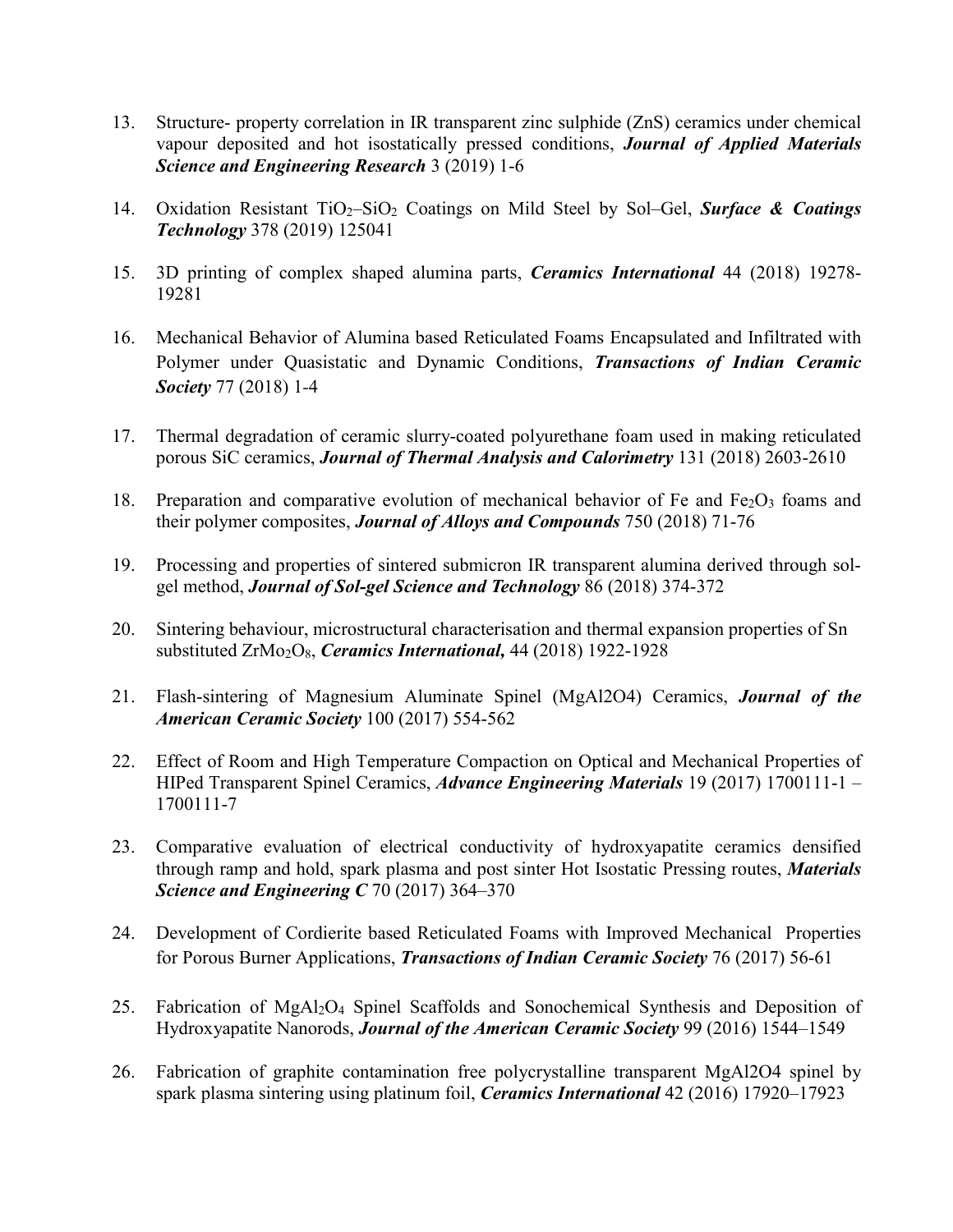- 27. Quasi-static compression behavior of nickel oxide, nickel oxide: zirconia, nickel:zirconia and nickel foams, *Ceramics International* 42 (2016) 10572–10578
- 28. Prediction and validation of buckling stress (σcrt) of the ceramic honeycomb cell walls under quasi-static compression, *Cogent Engineering* 3 (2016) 1168068 1-7
- 29. Fabrication of IR Transparent Zinc Sulphide Plate by Chemical Vapor Deposition (CVD), *Indian Journal of Chemical Technology* 23 (2016) 400-404
- 30. Compaction curves: A tool for qualitative evaluation of quasi-static compaction behaviour of ceramic powder, *Journal of The Australian Ceramic Society* 51 (2015) 130-136
- 31. Sonochemical Synthesis of Nano-Structured Hydroxyapatite with unique morphologies and Evaluation of Sintering Kinetics, *Journal of Advances in Chemistry* 11 (2015) 3789-3797
- 32. Processing of Alumina Honeycomb Catalyst Substrates and Studies on Methyl Cellulose Binder Burn Out Kinetics, *Journal of Advanced Catalysis Science and Technology* 2 **(**2015) 38-43
- 33. Binder burnout and sintering kinetic study of alumina ceramics shaped using methylcellulose, *Journal of Ceramic Processing Research* 16 (2015) 24-31
- 34. Synthesis, Extrusion Processing and Ionic Conductivity Measurements of Sodium β-Alumina Tubes, *Processing and Application of Ceramics* 9 (2015) 131-138
- 35. Mixing Torque Measurement : An effective tool for identifying the Critical Binder Volume Concentration for Ceramic Processing, *JSIR* 75 (2015) 504-507
- 36. Thermal conductivity in yttria dispersed copper, *Materials and Design* 65 (2015) 869-877
- 37. Effect of Primary Particle Size on spray formation, morphology and internal structure of alumina granules and elucidation of flowability and compaction behavior, *Processing and Application of Ceramics* 8 (2014) 93-99
- 38. Effect of fuel concentration on physico-chemical properties of combustion synthesized magnesium aluminate spinel powders *Transaction of Indian Ceramic Society* 73 (2014) 303-306
- 39. Optical and mechanical properties of compaction and slip cast processed transparent polycrystalline spinel ceramics, *Ceramics International* 40 (2014) 5575-5581
- 40. Transparent Magnesium Aluminate Spinel: A Prospective Biomaterial for Esthetic Orthodontic Brackets, *Journal of Materials Science: Materials in Medicine* 25 (2014) 2591- 2599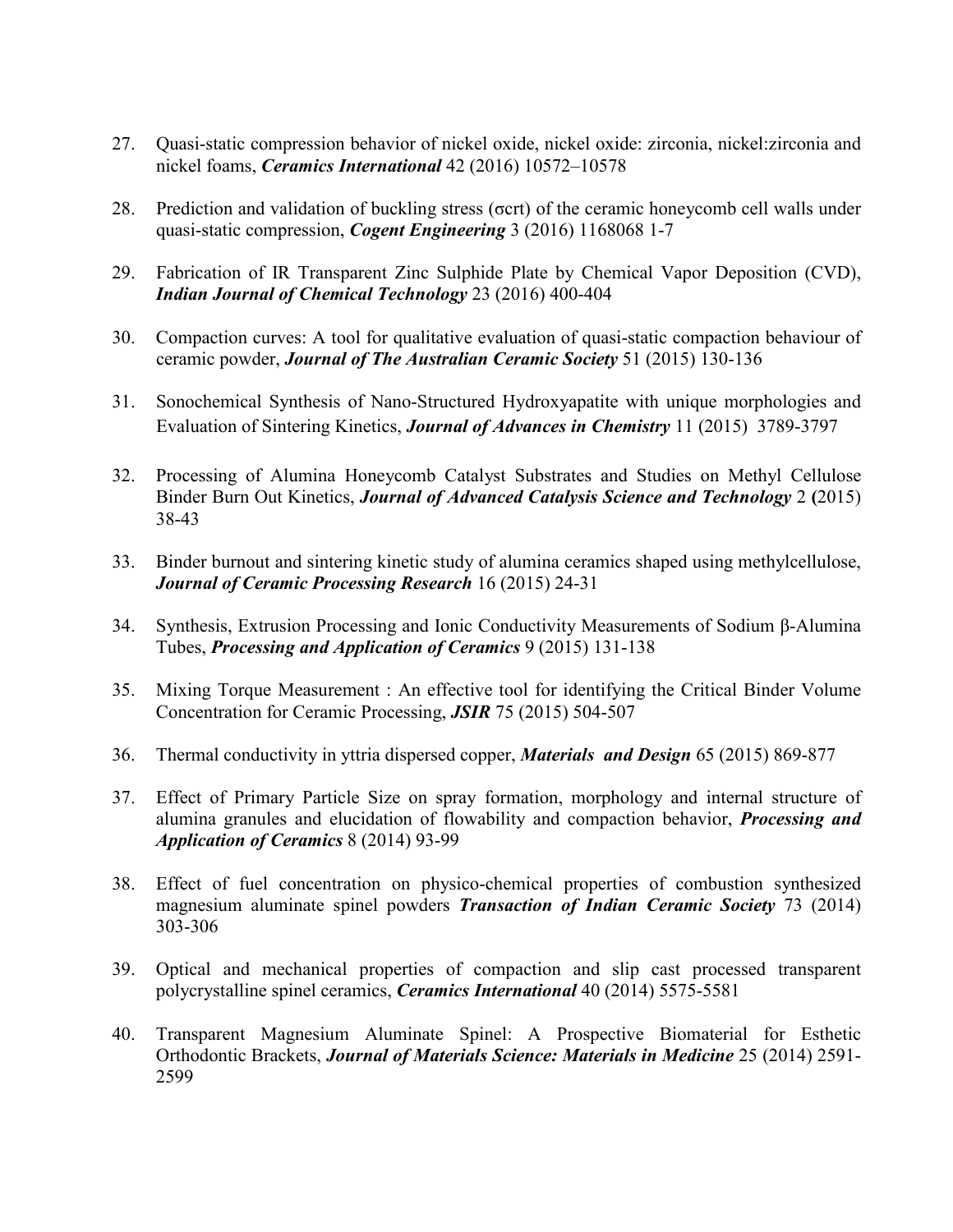- 41. Colloidal Shaping of 8 mol% Yttria Stabilized Zirconia Electrolyte Honeycomb Structures by Microwave Assisted Thermal Gelation of Methyl Cellulose, *International Journal of Applied Ceramic Technology* 11 (2014) 154-163
- 42. Hot isostatic pressing of ZnS powder and CVD zinc sulphide ceramics and comparative evaluation of physico-chemical, microstructural and transmission properties, *Transactions of Indian Ceramic Society* 73 (2014) 299-302
- 43. Effect of Surface Passivation in Spinel Slurry towards Hydrolysis: Neutron Scattering and Rheological Studies, *Journal of Dispersion Science and Technology* 35 (2014) 1442-1448
- 44. Eutectoid decomposition of aluminum titanate  $(Al_2TiO_5)$  ceramics under spark plasma (SPS) and conventional (CRH) thermal treatments, *Ceramic International* 40 (2014) 659-666
- 45. High temperature flexural strength and thermal stability of near zero expanding doped aluminum titanate ceramics for DPF Applications, *International Journal of Applied Ceramic technology* 11 (2014) 773-782
- 46. Extrusion processing of Dense MgAl<sub>2</sub>O<sub>4</sub> Spinel Honeycombs with Low Relative Density, *Ceramic International* 39 (2013) 9819-9821
- 47. Transparent Sub-micrometer Alumina from Lanthanum Oxide Doped Common Grade Alumina Powder, **Ceramic International** 39 (2013) 9415–9419
- 48. Fabrication of Transparent Spinel Honeycomb Structures by Methyl Cellulose based Thermal Gelation Processing, *Journal of American Ceramic Society* 96 (2013) 3042-3045
- 49. Thermally Induced Gelation of Alumina Shaping- Neutron Scattering and Rheological Measurements, *Open Journal of Inorganic Chemistry* 3 (2013) 48-54
- 50. Experimental Investigation on Flowability and compaction behavior of Spray granulated submicron Alumina Granules, *ISRN Ceramics* 2013 (2013) 1-6
- 51. Studies on sintering kinetics and correlation with the sinterability of 8Y zirconia ceramics based on the dilatometric shrinkage curves, *Ceramics International* 39 (2013) 4985–4990
- 52. Flow properties of spray dried alumina granules using powder flow analysis technique, *Advanced Powder Technology* 24 (2013) 667-673
- 53. Mineral oxide doped aluminum titanate ceramics with improved thermo-mechanical properties, *Journal of Ceramics* 214794 (2013) 1-9
- 54. Pressure slip casting: A novel process for producing alumina bodies with superior green density, *Interceram* 62 (2013)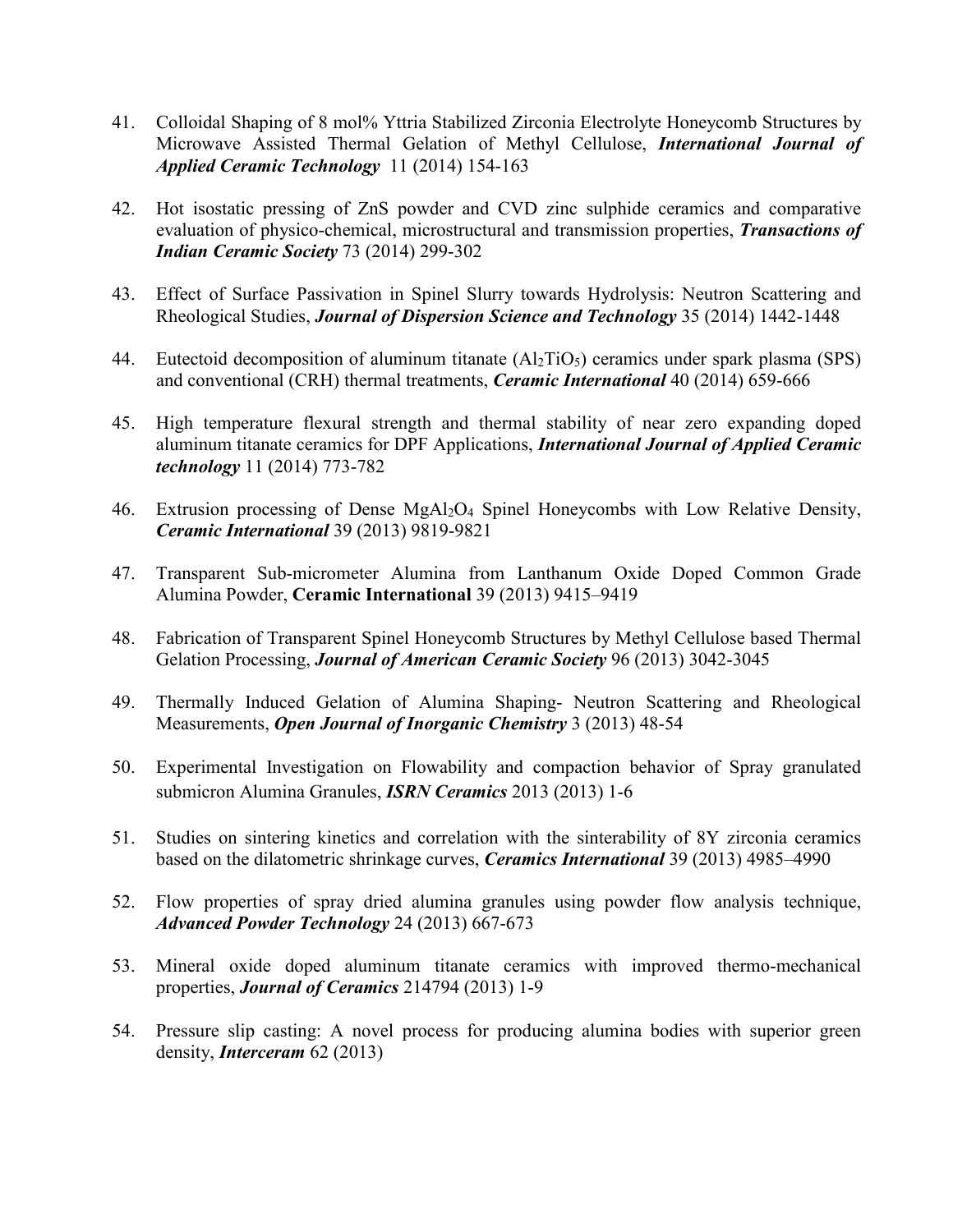- 55. Effect of micro-cracking on the thermal conductivity and thermal expansion of titanate (Al2TiO5) ceramics, *Journal of Processing and Application of ceramics* 7 (2013) 143–146
- 56. Pressure slip casting and cold isostatic pressing of aluminum titanate green ceramics: A comparative evaluation, *Journal of Processing and Application of ceramics* 7 (2013) 159- 166
- 57. Diametral Deformation Behaviour and Machinability of Methyl Cellulose Thermal Gel cast Processed Alumina Ceramics, *Ceramic International* 38 (2012) 6115-6121
- 58. Transparent Polycrystalline Ceramics: An Overview, *Transaction of Indian Ceramic Society* 71 (2012) 73-85
- 59. Low Temperature In-situ Reaction Sintering of Zircon: Alumina Composites Trough Spark Plasma Sintering, *Science of Sintering* 44 (2012) 323-330
- 60. Effect of Nano-Grain Size on the Ionic Conductivity of Spark Plasma Sintered 8YSZ Electrolyte, *International Journal of Hydrogen Energy* 37 (2012) 511-517
- 61. Synthesis and evaluation of Thermal, electrical and electrochemical properties of Ba0.5Sr0.5Co0.04Zn0.16Fe0.8O3-<sup>δ</sup> as a novel Cathode material for IT-SOFC applications, *Ionics*  18 (2012) 891-898
- 62. The effect of strontium doping on densification and electrical properties of  $Ce<sub>0.8</sub>Gd<sub>0.2</sub>O<sub>2-1</sub>$ electrolyte for IT-SOFC application, *Ionics* 18 (2012) 291-297
- 63. Structural and electrical properties of co-doped zirconia electrolyte for intermediate temperature solid oxide fuel cell application, *International Journal of Energy Research* 36 (2012) 1291-1297
- 64. Comparative nanoparticle size characterization of EEW Alumina using various measurements techniques, *Particulate science and Technology* 30 (2012) 517-532
- 65. Comparative evaluation of thermal conductivity of zirconia solid and honeycomb structures, *Experimental Heat Transfer* 25 (2012) 267-281
- 66. Colloidal Shaping of Alumina Ceramics by Thermally Induced Gelation of Methyl Cellulose, *Journal of American Ceramic Society* 94 (2011) 749-753
- 67. Effect of Sphalerite to Wurtzite Crystallographic Transformation on Microstructure, Optical and Mechanical Properties of Zinc Sulphide Ceramics, *Ceramic International* 37 (2011) 1039-1046
- 68. Studies on Ionic Conductivity of stabilized zirconia ceramics (8YSZ) densified through conventional and non-conventional sintering methodologies, *Journal of Ceramics International* 37 (2011) 3557-3564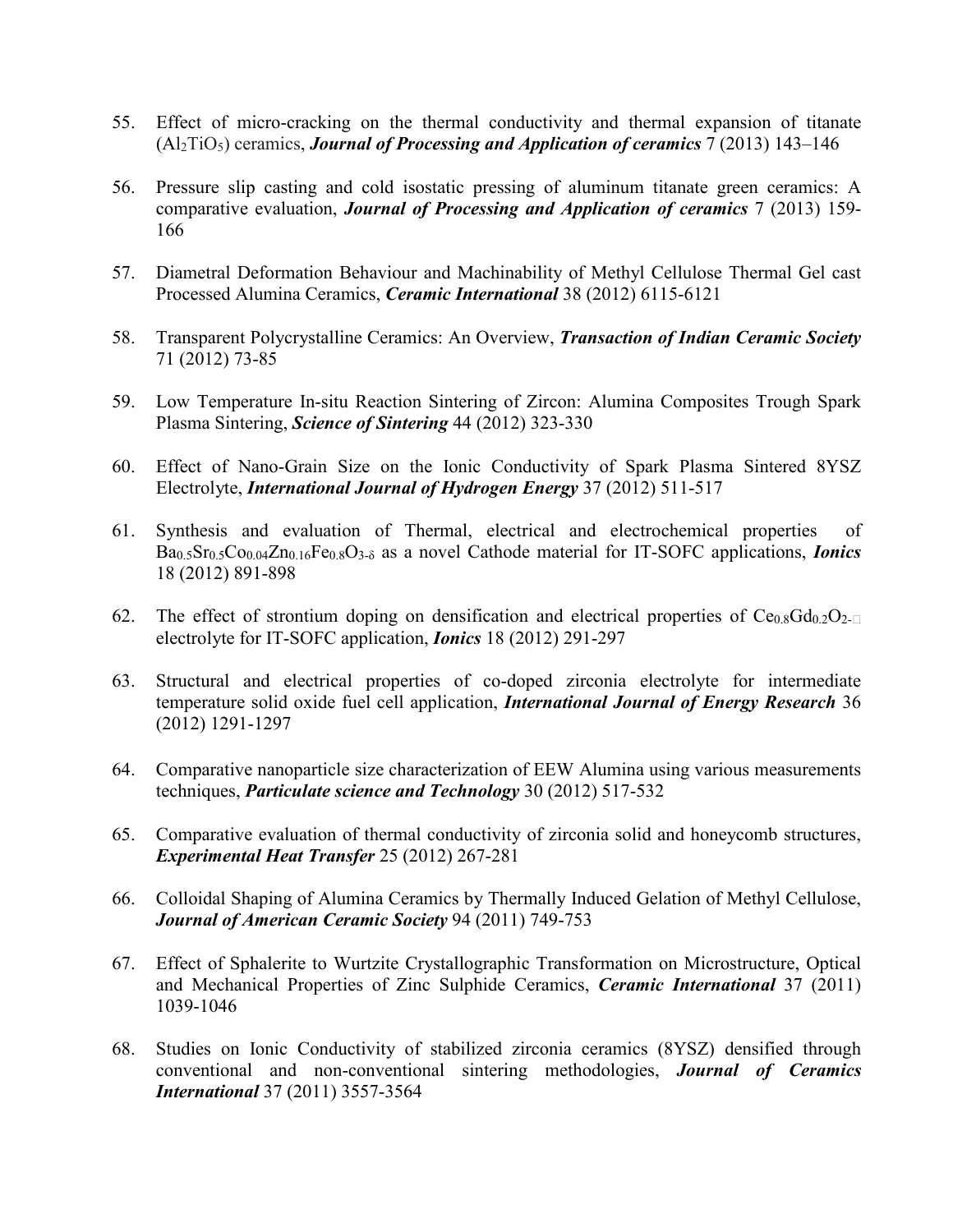- 69. Hydrolysis control of alumina and AlN mixture for aqueous colloidal processing of aluminium oxynitride, *Ceramic International* 37 (2011) 583-2590
- 70. Fracture Behaviour of Chemical Vapour Deposited and Hot Isostatically Pressed Zinc Sulphide Ceramics**,** *Material Science and Engineering A* 528 (2011) 5030-5035
- 71. Rheological studies on aqueous alumina extrusion mixes, *Transactions of the Indian Institute of Metals* 64 (2011) 541-547
- 72. Comparative Evaluation of Spark Plasma (SPS), Microwave (MWS), Two Stage (TSS) and conventional Sintering on the densification and micro-structural evolution of 8 YSZ zirconia ceramics, *Science of Sintering* 42 (2010) 259-267
- 73. Micro structural control of stabilized zirconia ceramics (8YSZ) through modified conventional sintering methodologies, *Science of Sintering* 42 (2010) 91-97
- 74. Fluoride removal from ground water by γ-alumina coated ceramic honeycomb, *Water Practice and Technology* 5 (2010) 1-9
- 75. Effect of post CVD thermal treatments on crystallographic orientation, microstructure, mechanical and transmission Properties of ZnS Ceramics, *Journal of Alloys Compounds* 496 (2010) 273-277
- 76. Processing of Aluminium Oxynitride Through Aqueous Colloidal Forming Techniques**,** *Journal of American Ceramic Society* 93 (2010) 429-435
- 77. Effect of relative density on the compressive flow behaviour of cordierite and cordierite: Mullite honeycombs, *Transactions Indian Institute of Metals* 63 (2010) 701-706
- 78. Rate Controlled Sintering: A unique Concept for Micro-structural Control**,** *Transactions of the Indian Ceramic Society* 66 (2007) 157 -166
- 79. Hidden ceramics in Energy and Transport Sectors- Current Status and Road Map for the Future, Proceedings of the 1st International Congress on Ceramics, Toronto Canada, June 2006. Eds S. Freiman, **The American Ceramic Society,** p 553-594 (2007).
- 80. Formation and densification behaviour of MgAl2O4 spinel: the influence of CaO and moisture in the precursors, *Journal of the American Ceramic Society* 88 (2005) 2752-2761
- 81. Microwave assisted combustion synthesis of nanocrystalline MgAl<sub>2</sub>O<sub>4</sub> spinel powders, *Ceramic International* 31(2005) 67-74
- 82. Microwave assisted solid-state reaction synthesis of MgAl2O4 spinel powders, *Journal of European Ceramic Society* 24 (2004) 201-207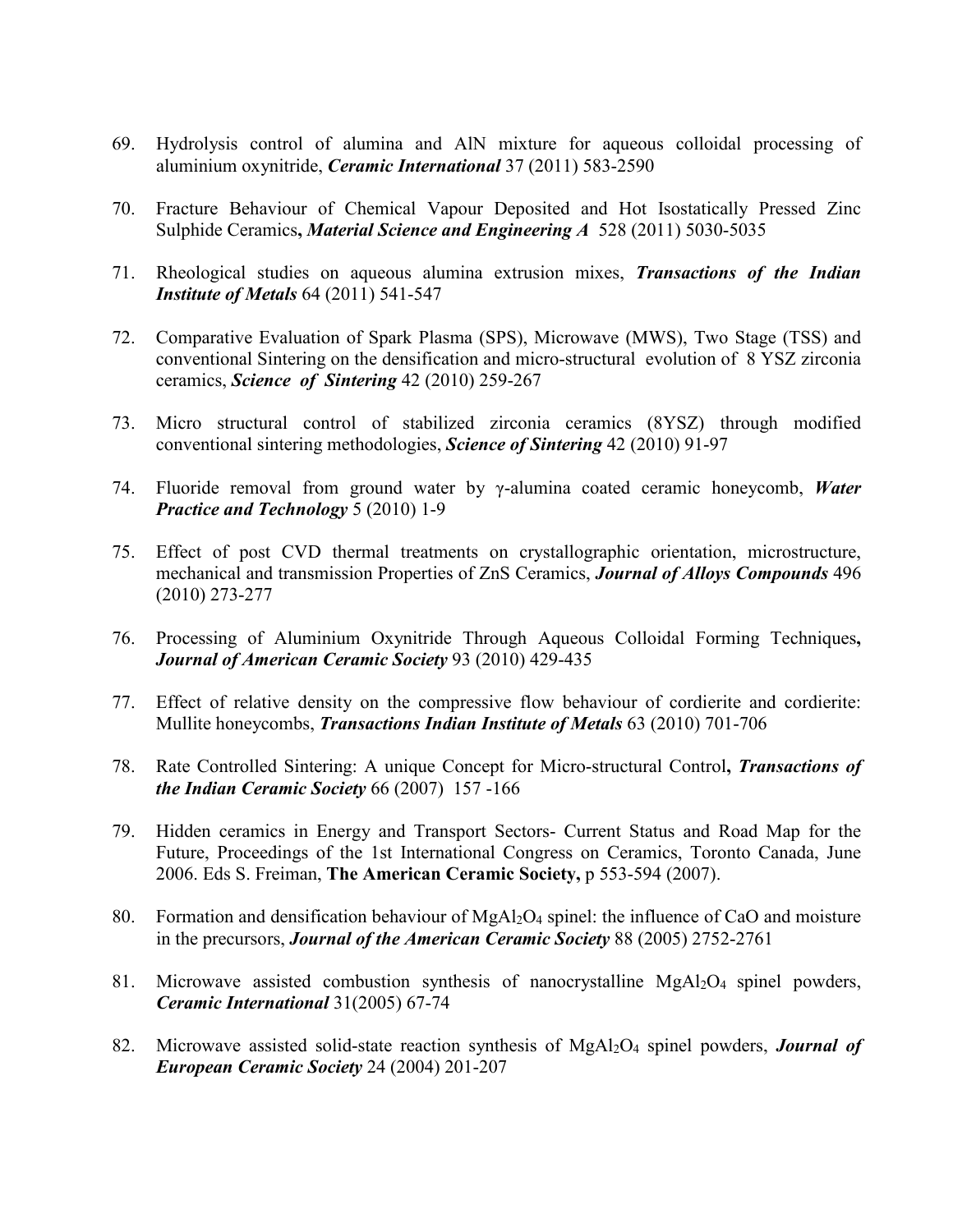- 83. Microwave induced combustion synthesis of nanocrystalline TiO2-SiO2 binary oxide, *Journal of Materials Research* 19 (2004) 1015-1023
- 84. Kaoline based cordierite for pollution control, *Journal of European Ceramic Society* 24 (2004) 65-73
- 85. Studies on energy absorption characteristics of cordierite-mullite honeycombs, *Journal of Advanced Materials* 35 (2003) 3-8
- 86. Effect of preparation method on sinterability and properties of nanocrystalline  $MgA_2O_4$  and ZrO2-MgAl2O4 materials, *British Ceramic Transactions* 102 (2003) 119-128
- 87. Solid state reactions of cordierite precursor oxides and effect of substitution of CaO on the thermal expansion behaviour of cordierite honeycomb structures, *Journal of Materials Science* 38 (2003) 2953-2961
- 88. Effect of rubber encapsulation on the comparative mechanical behavior of ceramic honeycombs with foams, *Materials Science and Engineering* A347 (2003) 109-122
- 89. An efficient MgAl2O4 spinel additive for improved slag erosion and penetration resistance of high-Al2O3 and MgO-C refractories, *Ceramics International* 28 (2002) 245-253
- 90. Glimpses of ceramics ARCI's perspectives, **Proceedings of US-Japan Workshop (2002) on "Low cost production of ceramics and related materials", Osaka, Japan,** pp. 49– 57, (2002)
- 91. Cellular Solids: Unique Engineering Solids, *Material Research: Current Scenario and Future Projections, Material Research Society of India (2002), India*
- 92. Thermal anisotropy in sintered cordierite monoliths, *Materials Chemistry and Physics* 67 (2001) 140-145
- 93. A new sintering aid for magnesium aluminate spinel, *Ceramics International* 27 (7) 773-779 (2001)
- 94. Ceramic based catalytic converter for diesel vehicles, *Transactions of the Indian Ceramic Society* 59 (2000) 93-95
- 95. Catalytic Oxidation of Carbon monoxide and hydrocarbons on supported Zinc ferrite**,**  *Journal of the Institution Public Health Engineers* 1 (1994) 1-7
- 96. Atomic Absorption spectrophotometric determination of trace Metals in Suspended Particulate Matter, *Journal of Environmental Protection* 10 (1990) 614 – 618
- 97. Colloidal shaping of transparent spinel through slip casting using contamination free spinel moulds, *Optik* (2021)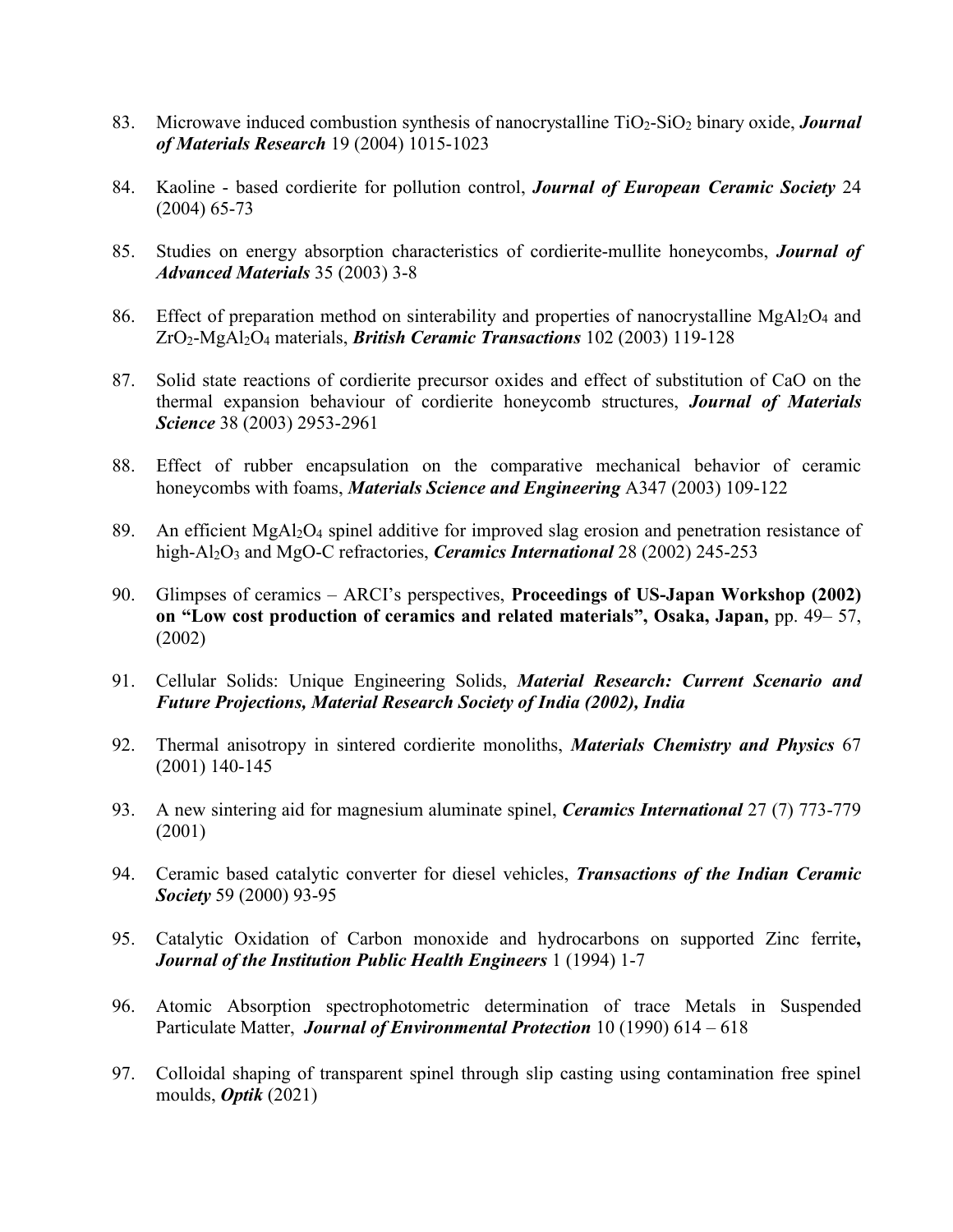- 98. Zinc Sulphide Ceramics for Infrared Optics, **Handbook of Advanced Ceramics and Composite Applications**, (ed.) Y.R. Mahajan and Roy Johnson, Springer Nature, Vol. 1, p 533-567, 2020
- 99. Processing of Infrared Transparent Magnesium Aluminate Spinel: An Overview, **Handbook of Advanced Ceramics and Composites**, (ed.) Y.R. Mahajan and Roy Johnson, Springer Nature, Vol. 1, p 495-531, 2020
- 100. Patenting trends in additive manufacturing of ceramic materials, **Handbook of Advanced Ceramics and Composites** (ed.) Y. R. Mahajan and Roy Johnson, Springer Nature, Vol. 1, p 319-354, 2020
- 101. Transparent Ceramics for Ballistic Armor Applications, **Handbook of Advanced Ceramics and Composites**, (ed.) Y. R. Mahajan and Roy Johnson, Springer Nature, Vol.1, p 435-457, 2020

#### **List of Patents (Annexure II)**

- 1. A Process of preparation of zinc sulphide free standing article by chemical vapour deposition, R. Senthil Kumar, P. Ramavath, P. Biswas, U. S. Hareesh and **R. Johnson. (Indian patent IN2009005-I1, Commercialized**)
- 2. An Ecofriendly Incinerator to Dispose of the Sanitary Napkins and Bio Medical Waste" Appl. No. 201821021430 Dt 07.06.2018, VV S Rao, Y Srinivasa Rao, **Roy Johnson**, G Padmanabham, Gupta Ankit, Labhasetwar Nitin Kumar, Kumar Rakesh **(Indian patent) Commercialized**
- 3. Ceramic Honeycomb Based Energy Efficient Air Heater, V.V.S. Rao, **Roy Johnson**, B.P.Saha and Y.R. Mahajan, **(Indian Patent. No. 2007787 Dated 07-01-99) ) Commercialized**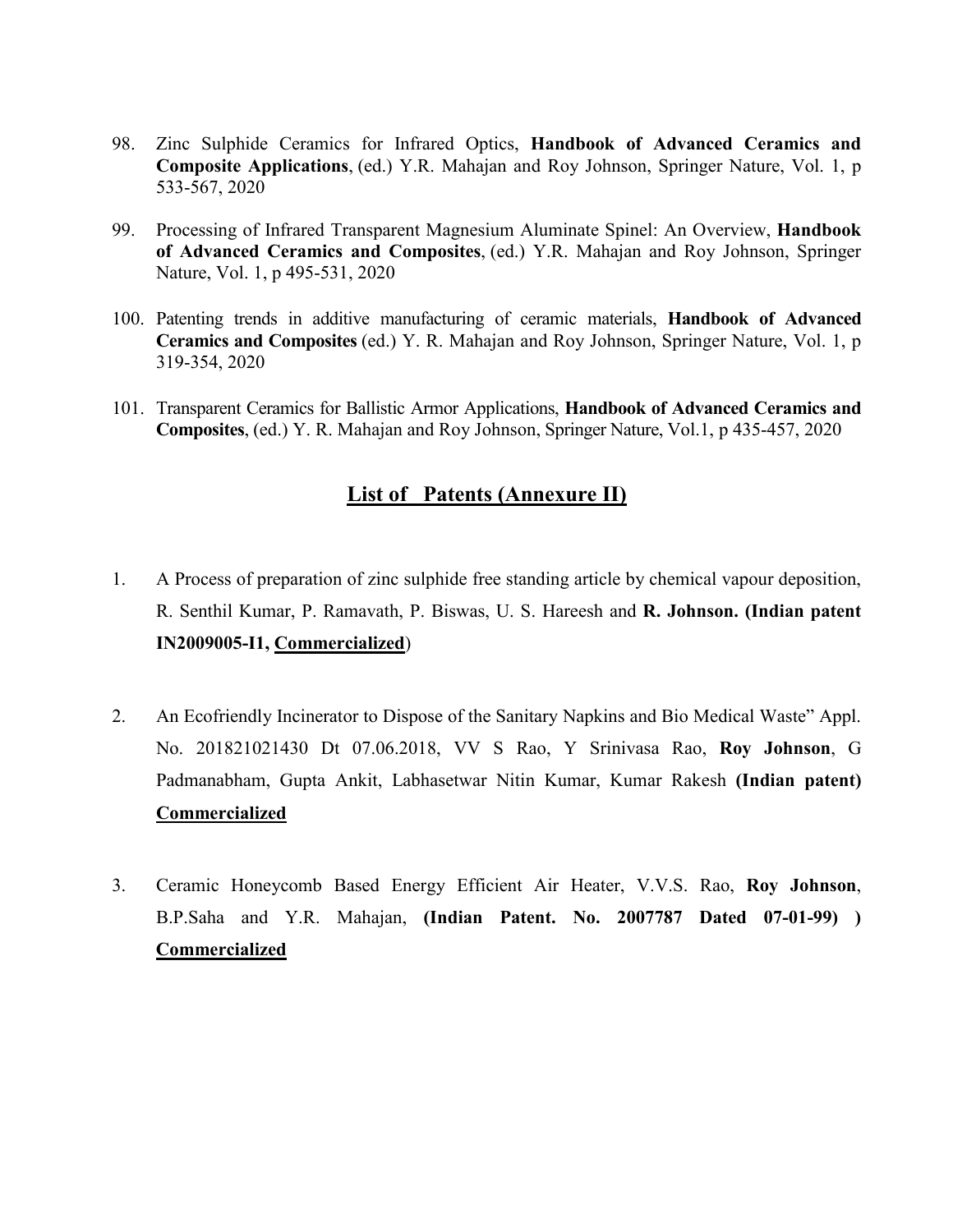- 4. New Composite Material (Ceramic Honeycomb based) having good Shock Attenuating Properties, **Roy Johnson**, B.P.Saha and Y.R. Mahajan **(Indian Patent. No. 194524 Dated 06-05-98) being Commercialized**
- 5. An improved process for the production of dense magnesium aluminate spinel grains, I.Ganesh, Subir Bhattacharjee, B.P. Saha, **Roy Johnson**, and Y.R. Mahajan **(Indian Patent. No. 200272 Dated 07-01-99) Commercialized**
- 6. Improved process for the preparation of magnesium aluminate spinel grain,M.C.S. Rao, Y.R. Mahajan, S. Bhattacharjee, **Roy Johnson**, B.P. Saha, and I Ganesh,**(Indian Patent. No. 198208 Dated 06-07-2000) Commercialized**
- 7. An improved process for preparing ceramic crucibles having high thermal shock resistance and high slag penetration resistance useful for carbon and sulfur analysis of ferrous alloys and steel samples and the ceramic crucibles so prepared,B.P. Saha, Y.R. Mahajan, S. Bhattacharjee, I. Ganesh and **Roy Johnson (Indian Patent. No.2007700 ) Commercialized**
- 8. An improved method for making honeycomb extrusion die and a process for producing Ceramic honeycomb structures using the die Iouri Fomichev, I.Ganesh, B.P. Saha **Roy Johnson**, N. Thiyagarajan, Y.R. Mahajan, and V. Mahender. **(Indian Patent. No. 198045, Dated: 3 -07-01)**
- 9. Improved additive composition useful for the preparation of alumina-based abrasion resistant material having improved wear properties and methods for their preparation, B.P. Saha, **Roy Johnson**, I. Ganesh, S. Bhattacharjee, and Y.R. Mahajan (**Indian patent 198068 dated 07- 07-2006**)
- 10. A novel process for producing IR transparent polycrystalline alumina articles and the articles so produced, P. Biswas, K. Rajeswari, V. Mahender, P. Ramavath, Rajasekhara Reddy, **R. Johnson**, U. S. Hareesh **(Application No.: 365/DEL/2012, Filing date: 08-02-2012)**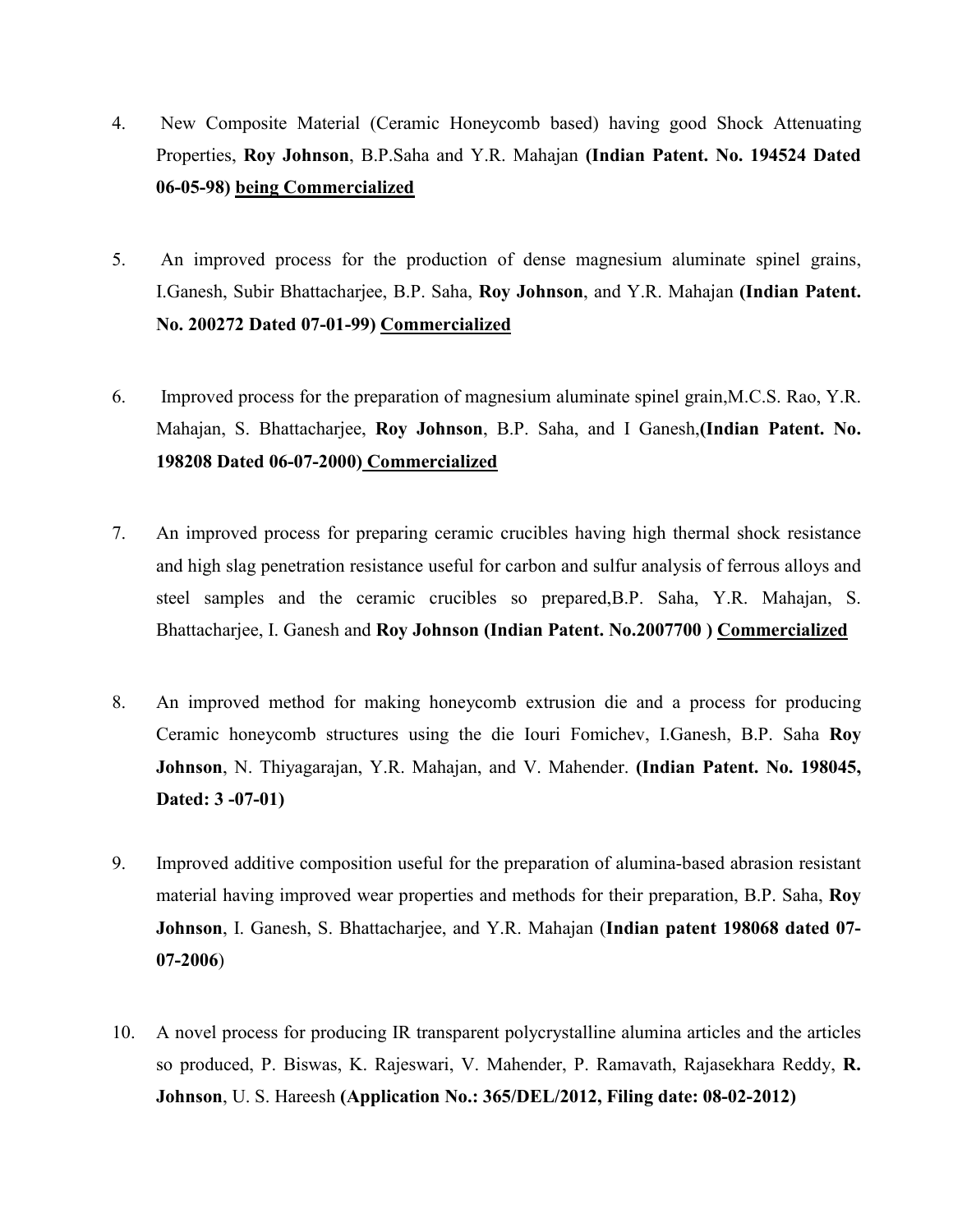# **List of Books (Annexure III)**

1. Handbook of Advanced Ceramics and Composites, Defense,Security,Aerospace and Energy Applications (ed.) Y. R. Mahajan and Roy Johnson, Springer Nature, Vol.1 & Vol II, 2020



2. Redox Catalysts in Air Pollution Control: **Authors: Roy Johnson and A.N. Garg, Lambert Academic Publishing, ISBN 978-3-8465-8064-6, 2012** 

# **Ph.D /Post- doctoral Fellows Supervised (Annexure IV)**

#### **Ph.D Degree supervised**

- 1. Experimental investigation of Sintering techniques on microstructural Evolution of Zirconia Ceramic by Ms. K. Rajeswari (**Ph.D awarded in Materials Engineering**), Central University, Hyderabad, 2010
- 2. Investigation on thermo-mechanical properties of Aluminium Titanate Ceramics by Ms. R. Papitha (**Ph.D awarded in Materials Engineering**), Central University, Hyderabad, 2010
- 3. Comparative Evaluation of CVD and Powder Processing of Mganesium Aluminate Ceramics for Physico-Chemical, Thermal and Mechanical Properties by Ms. Papiya Biswas**, Ph.D awarded in Metallurgical Engineering) ,** NIT, Warangal 2018
- 4. Development of Powder Encapsulation Process for Hot Isostatic Pressing and Evaluation of Thermo- mechanical Properties of Ceramic Parts, Mr. Pandu Ramavath, **Ph.D Thesis submitted ( Mechanical Engineering) ,** Osmania University
- 5. Fabrication and characterization of transparent ceramic parts using sol-gel derived powders, Mr.Senthil Kumar, **Ph.D being awarded in Metallurgical and materials Engineering ,**  NIT, Warangal 2021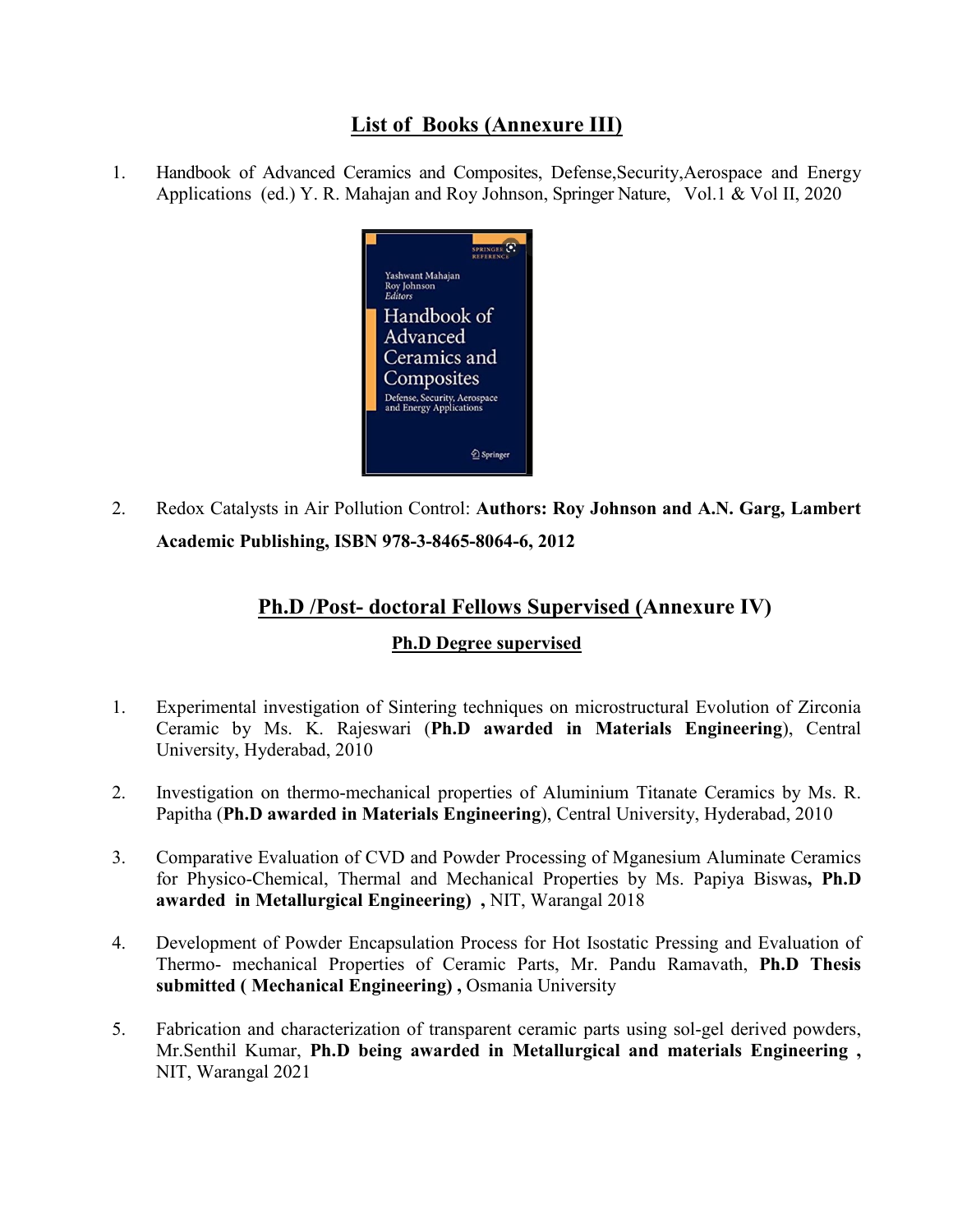- 6. Near-net shaping of simple and complex ceramic parts by 3D printing and investigations on the thermo-mechanical and microstructural properties, Mrs. S. Mamata (**Ph.D thesis submitted in Materials Engineering**), Central University, Hyderabad, 2010 ( in progress)
- 7. Fabrication and studies on mechanical behavior of ceramic and metallic foam structures, Mr..K. Raju, **Ph.D thesis being submitted in Metallurgical and materials Engineering) ,**  NIT, Warangal 2021

#### **Post-Doc Fellowships supervised**

- 1. Studies on Chemical Vapour Deposition of ZnS Ceramics, Mrs. K. Rajeswari
- 2. Correlation of powder properties with the optical properties of transparent Spinel, Mrs. Swathi Manivannan

# **Honours/Awards (Annexure-V)**

- 1. Received Materials Research Society medal (MRSI- Medal) 2011
- 2. Received Pandit Malaviya Award of the Indian Ceramic Society, 2011
- 3. Received Technology award 2012 from ARCI
- 4. Theme leader for Indo-German Frontiers of Engineering Symposium 2014.
- 5. Panelist for VAIBHAV summit (**Vaishwik Bharatiya Vaigyanik Summit**)- 2021
- 6. Received the **Best Product Award** for the thin walled Honeycomb structures during **POWMET-99** during the international conference and annual technical meeting of Powder Metallurgy Association of India, 1999
- 7. Received the Best Paper Award for presentation on the mechanical behaviour of cordierite-Mullite honeycomb with foams during 13th Annual General meeting of **Material Research Society of India**, February 2002
- 8. Received the Best Paper Award for presentation on the Rheometric Studies on cordierite Mullite precursor mix for extrusion of honeycombs during the 66<sup>th</sup> Annual Session of **Indian Ceramic Society**. December 2002
- 9. Received the **Best Poster Award** by the group for the presentation on Fracture behaviour of ZnS Ceramics during the 73 rd Annual Session of **Indian Ceramic Society**. December 2009
- 10. Listed in **Marquis Who'.s Who in the World (2011)**, USA for the significant contributions to the betterment of contemporary society